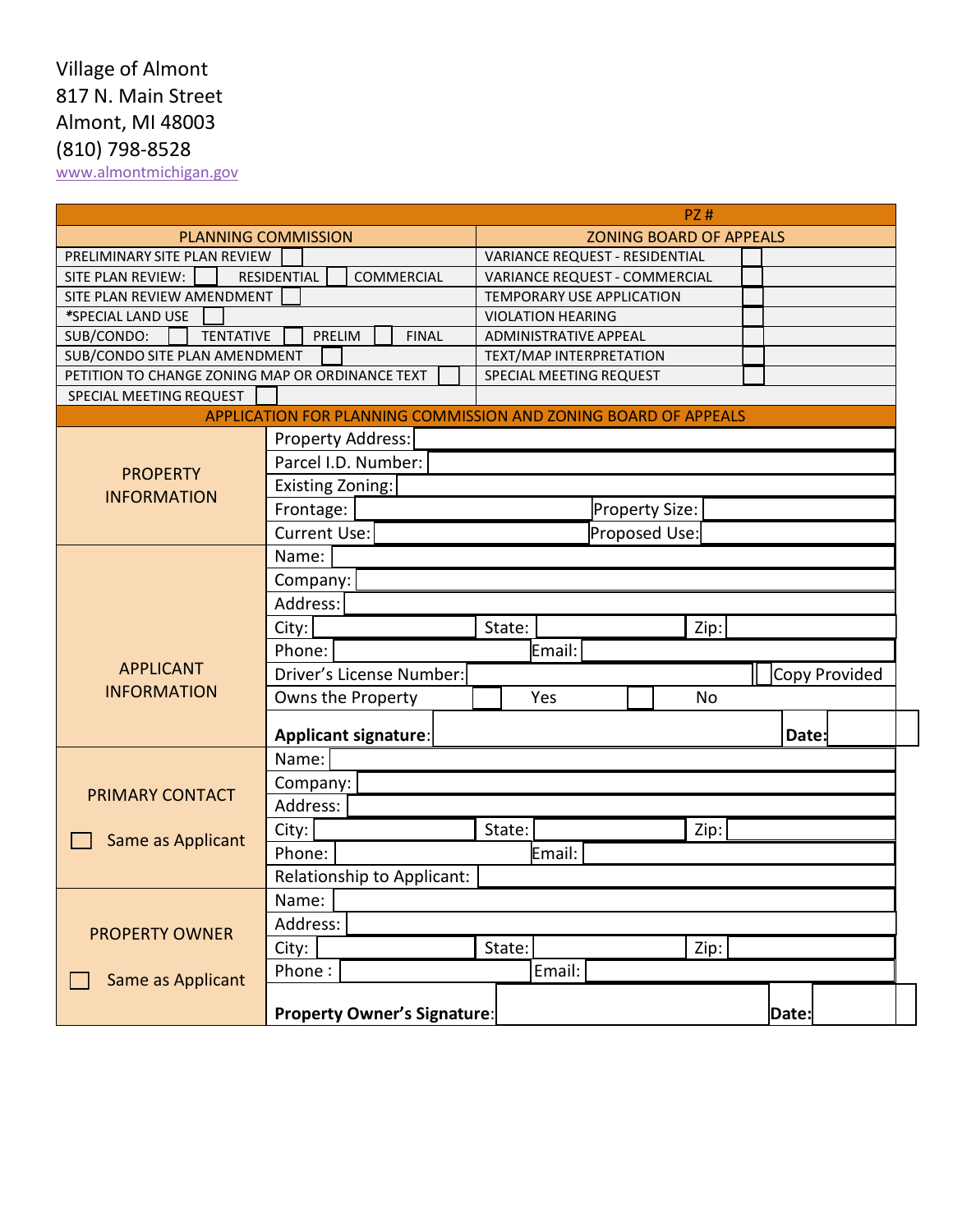| <b>PROJECT DESCRIPTION</b>                                               |                                                      |                   |
|--------------------------------------------------------------------------|------------------------------------------------------|-------------------|
|                                                                          | <b>PLANNING COMMISSION FEES</b>                      |                   |
| Preliminary Site Plan Review                                             | Fee: 350.00                                          | Escrow: 2500.00   |
| Site Plan Review - Residential                                           | Fee: 200.00                                          | Escrow: 2500.00   |
| Site Plan Review - Commercial                                            | Fee: 350.00 + Engineering Cost                       | Escrow: 2500.00   |
| Site Plan Review - Amendment                                             | Fee: 200.00                                          | Escrow: 700.00    |
| *Special Land Use                                                        | Fee: 350.00                                          | Escrow: 2500.00   |
| Subdivision/Condo Tentative Plan                                         | Fee: 350.00                                          | Escrow: 2500.00   |
| Subdivision/Condo Preliminary                                            | Fee: 350.00                                          | Escrow: 2500.00   |
| Subdivision/Condo Final                                                  | Fee: 250.00                                          | Escrow: 2500.00   |
| Subdivision/Condo Amendment                                              | Fee: 250.00                                          | Escrow: 1500.00   |
| *Rezoning/Change Ordinance Text                                          | Fee: 150.00                                          | 700.00<br>Escrow: |
| PC - Special Meeting Request<br><b>Amount Due:</b>                       | Fee: 400.00                                          | \$                |
|                                                                          | \$<br><b>ZONING BOARD OF APPEALS FEES</b>            |                   |
| *Variance Request - Residential                                          | Fee: 100.00                                          | 450.00<br>Escrow: |
| *Variance Request - Commercial                                           | 200.00<br>Fee:                                       | 500.00<br>Escrow: |
| <b>Temporary Use Request</b>                                             | Fee: 400.00                                          | 500.00<br>Escrow: |
| <b>Violation Hearing</b>                                                 | Fee: 500.00                                          |                   |
| *Administrative Appeal                                                   | Fee:<br>100.00                                       | Escrow:<br>450.00 |
| *Text/Map Interpretation                                                 | 100.00<br>Fee:                                       | 300.00<br>Escrow: |
| <b>Special Meeting Request</b>                                           | Fee: 400.00                                          |                   |
| <b>Amount Due:</b>                                                       | \$                                                   | \$                |
|                                                                          | <b>ZONING ADMINISTRATOR FEES</b>                     |                   |
| Predevelopment Site Plan Review Meeting with Consulting Planner/Engineer | Fee: 275.00 + Planner and Engineer<br>Costs          |                   |
| Zoning Compliance Permit                                                 | Fee: 35.00 + Construction Code<br><b>Permit Fees</b> |                   |
| Alteration<br>Sign Review:                                               | Fee: 35.00 + Construction Code<br><b>Permit Fees</b> |                   |
| <b>Temporary Sign Review Permit</b>                                      | Fee: 35.00                                           |                   |
|                                                                          | <b>Amount Due:</b>                                   | \$                |

\*Requires public hearings and notifications.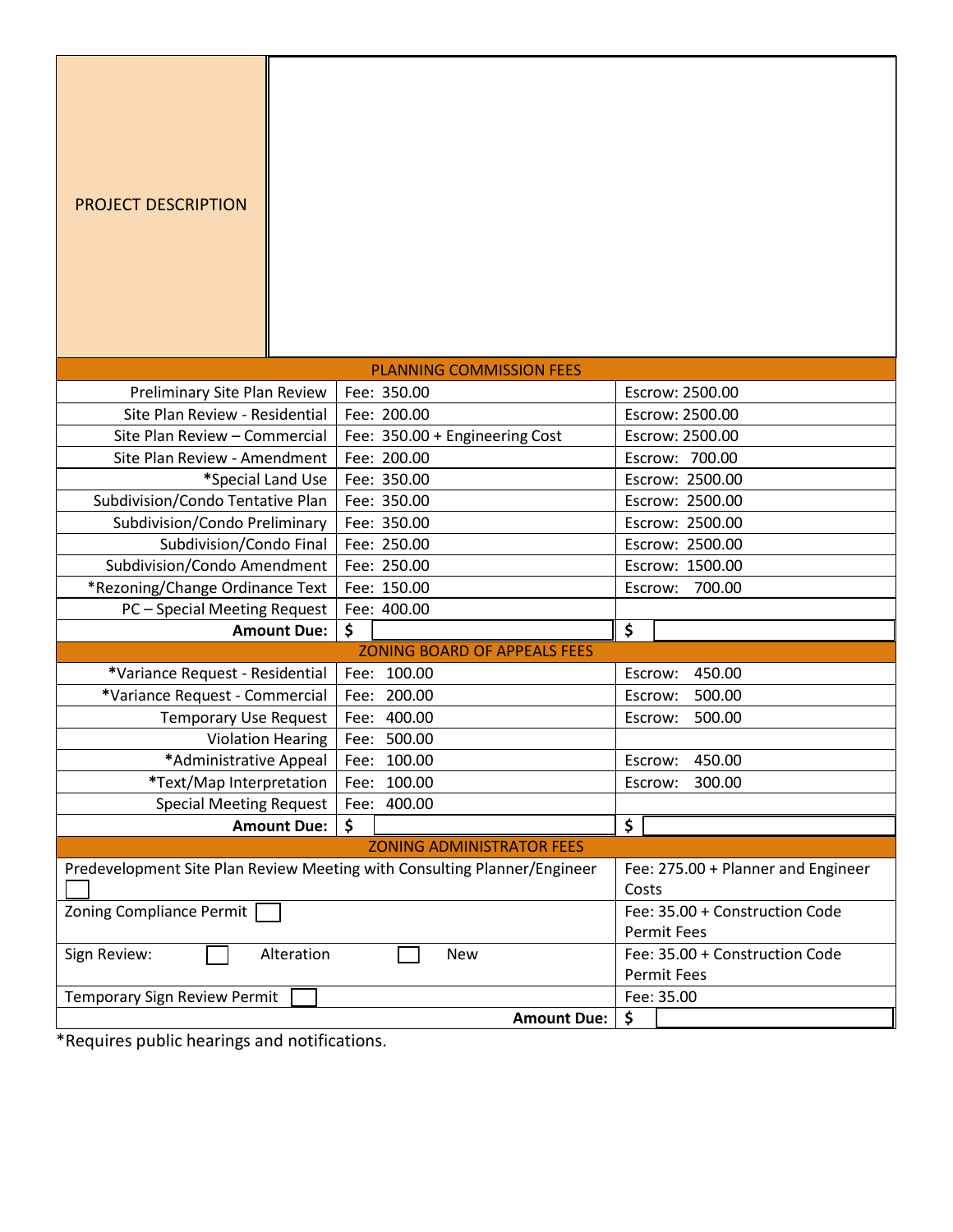Placement on Agenda:

The non-refundable applications fee should be paid to "Village of Almont" at the Village Office located at 817 N. Main Street, Almont MI 48003.

In order to be considered at an upcoming meeting, this application and all required documents and material must be submitted to the Zoning Administrator by the established **deadline** or **"cut-off"** date for the next regular meeting of the Planning Commission and/or Zoning Board of Appeals. **SUBMITTAL BY THE "CUT-OFF" DATE DOES NOT GUARANTEE PLACEMENT ON THE AGENDA.**

The applicant or a representative must be present at ALL meeting.

| 15 Copies of a Site Plan                                                                                                                                                                                                                                                                                                                                                                                                                                                                                                                                                                                                                                                                                                                                                                          | Affidavit of Ownership of Land                   |  |  |  |  |
|---------------------------------------------------------------------------------------------------------------------------------------------------------------------------------------------------------------------------------------------------------------------------------------------------------------------------------------------------------------------------------------------------------------------------------------------------------------------------------------------------------------------------------------------------------------------------------------------------------------------------------------------------------------------------------------------------------------------------------------------------------------------------------------------------|--------------------------------------------------|--|--|--|--|
|                                                                                                                                                                                                                                                                                                                                                                                                                                                                                                                                                                                                                                                                                                                                                                                                   |                                                  |  |  |  |  |
| 1 electronic copy of all plans/drawings                                                                                                                                                                                                                                                                                                                                                                                                                                                                                                                                                                                                                                                                                                                                                           |                                                  |  |  |  |  |
| <b>Site Plan Review Checklist</b>                                                                                                                                                                                                                                                                                                                                                                                                                                                                                                                                                                                                                                                                                                                                                                 | Separate sheet explaining how the site plan will |  |  |  |  |
| Hazardous Substances Reporting Form                                                                                                                                                                                                                                                                                                                                                                                                                                                                                                                                                                                                                                                                                                                                                               | meet the standards for approval                  |  |  |  |  |
| <b>ZONING BOARD OF APPEALS - SUBMITTAL REQUIREMENTS</b>                                                                                                                                                                                                                                                                                                                                                                                                                                                                                                                                                                                                                                                                                                                                           |                                                  |  |  |  |  |
| 6 copies of a Letter of Intent describing in detail the nature of the request, including the Section of the<br>Ordinance being appealed. Identify your claimed unnecessary hardship or practical difficulty <i>unique to the property</i><br>itself and not simply unique to the property owner's own situation, which will result if the variance is not granted<br>and what unique or unusual circumstances are present that justify the request.                                                                                                                                                                                                                                                                                                                                               |                                                  |  |  |  |  |
| 6 copies of a sketch or site plan illustrating:<br>The location (size, dimensions, and number) of all existing and proposed structures or site alterations.<br>٠<br>Driveways, approaches and parking spaces and areas;<br>٠<br>Dimensions of all lots and property lines showing relationship and distances of the subject property to<br>$\bullet$<br>abutting<br>Property and structures:<br>$\bullet$<br>The location and dimensions of all rights-of-way abutting public thoroughfares and easements;<br>$\bullet$<br>Preparation date, name, and signature; and<br>Date, scale, and north arrow.<br>Additional information may be required, including but not limited to:<br>Floor plans;<br>Façade elevations<br>Affidavit of Ownership of Land<br>1 electronic copy of all plans/drawings |                                                  |  |  |  |  |